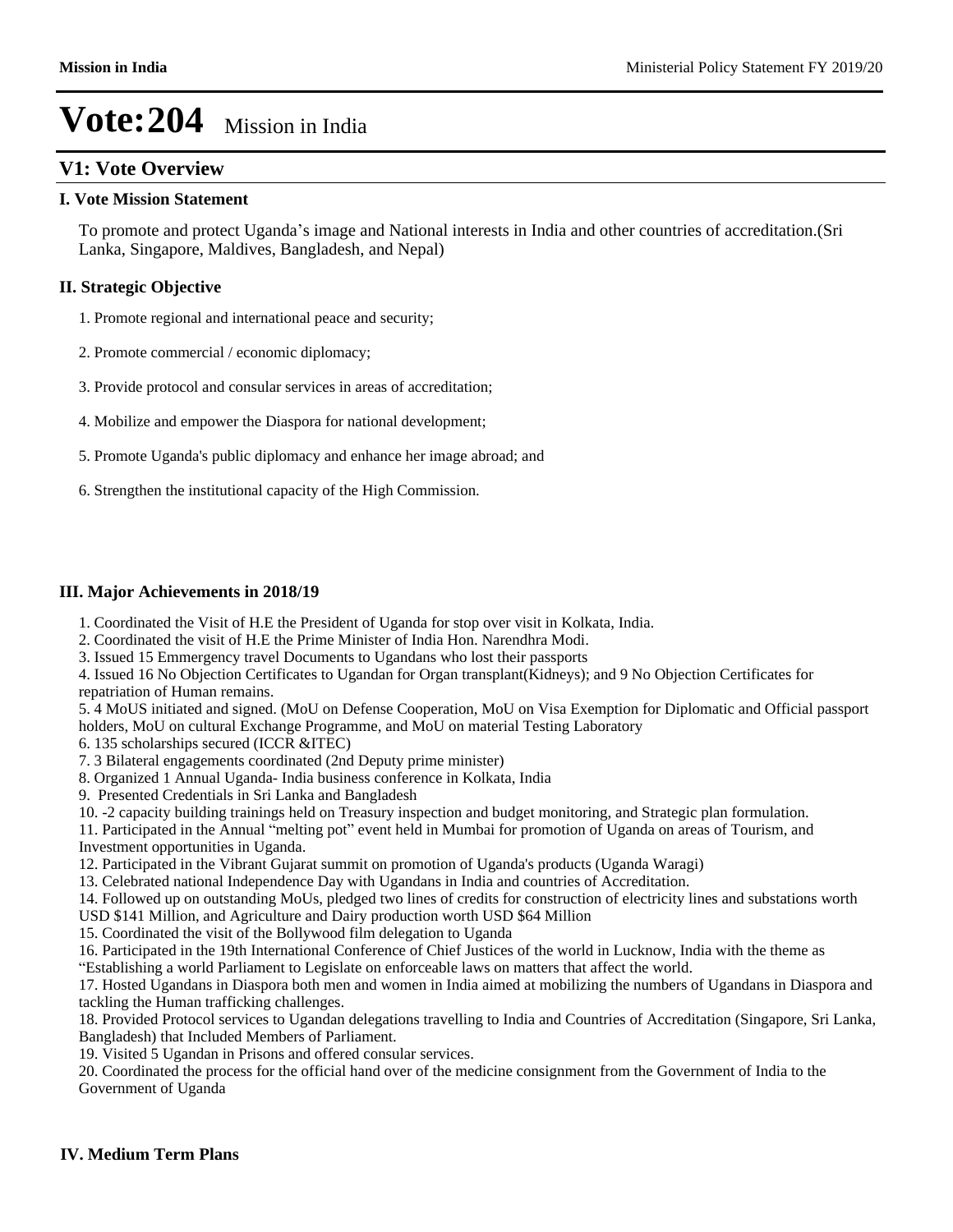1 Promote Commercial /Economic diplomacy (Promote Exports, promote inward Foreign Direct Investment (FDI), Promote Tourism, Develop & Transfer Technology) for increased foreign exchange earnings and job creation for all Ugandans. 2 Continue to provide Protocol, Consular and Diplomatic services to Ugandans living in India and all areas of accreditation including addressing the needs of distressed Ugandans.

3 Plans to continue implementing work place HIV/AIDS prevention activities.

4 Engage Ugandan Diaspora in India and other countries of accreditation to actively contribute to national development.

5. Continue to engage Government of India, private sector and other institutions to continue awarding scholarships and supporting exchange programs to both students and teaching staff from Uganda including the less privileged persons.

6. Engage the landlord to provide easy access to the building including considerations for the disabled.

7. Continue to pursue the possibility of acquiring suitable property in India for Purchase by the Government of Uganda to be occupied by the chancery.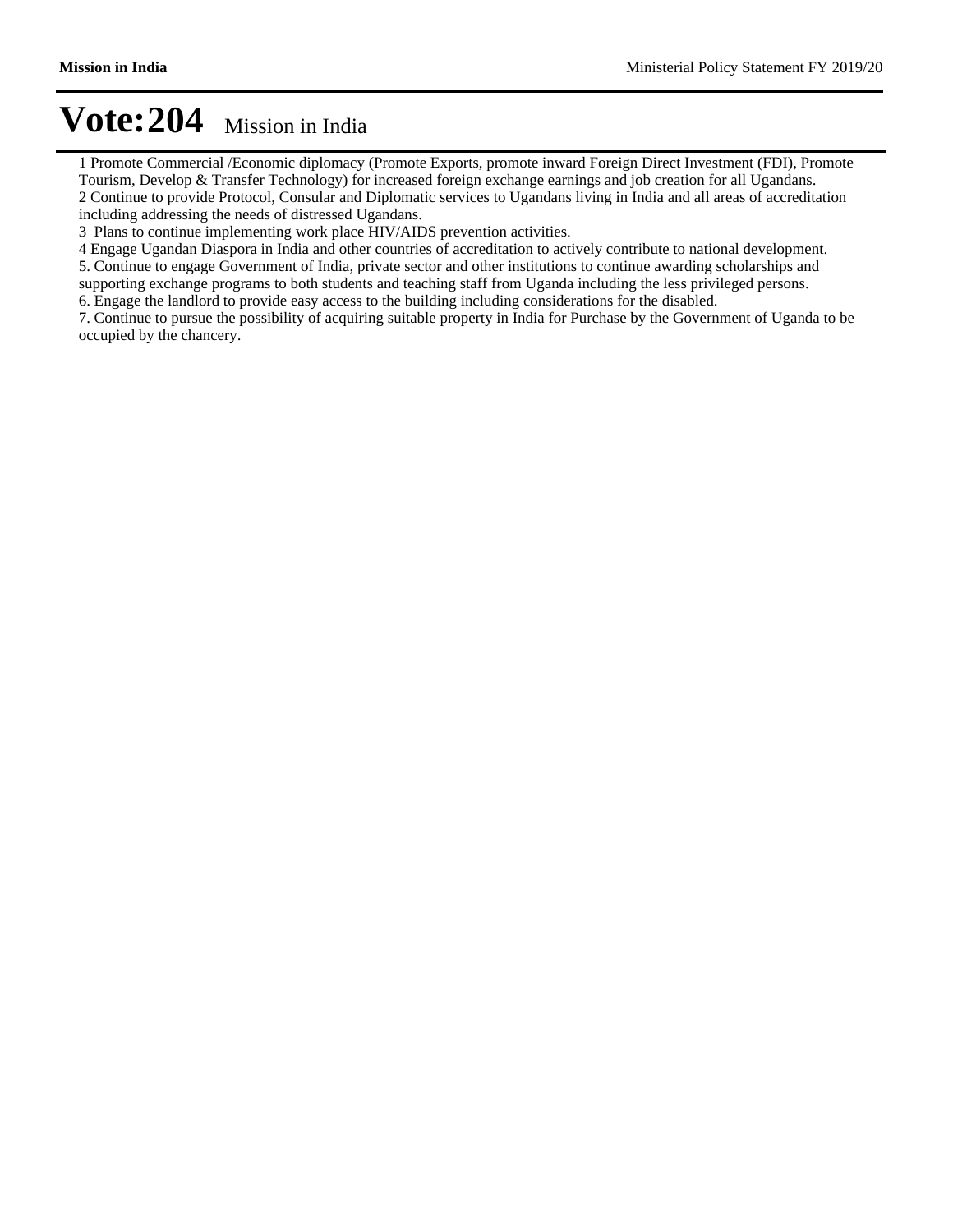## **V. Summary of Past Performance and Medium Term Budget Allocations**

**Table 5.1: Overview of Vote Expenditures (UShs Billion)**

|                                                      |                    |                    |               | 2018/19                                   |         | <b>MTEF Budget Projections</b> |         |         |         |  |
|------------------------------------------------------|--------------------|--------------------|---------------|-------------------------------------------|---------|--------------------------------|---------|---------|---------|--|
|                                                      |                    | 2017/18<br>Outturn | <b>Budget</b> | <b>Approved Expenditure</b><br>by End Dec | 2019/20 | 2020/21                        | 2021/22 | 2022/23 | 2023/24 |  |
| <b>Recurrent</b>                                     | Wagel              | 0.302              | 0.306         | 0.167                                     | 0.306   | 0.306                          | 0.306   | 0.306   | 0.306   |  |
|                                                      | Non Wage           | 3.925              | 3.955         | 1.290                                     | 4.249   | 4.249                          | 4.249   | 4.249   | 4.249   |  |
| Devt.                                                | GoU                | 0.162              | 0.115         | 0.121                                     | 0.000   | 0.000                          | 0.000   | 0.000   | 0.000   |  |
|                                                      | Ext. Fin.          | 0.000              | 0.000         | 0.000                                     | 0.000   | 0.000                          | 0.000   | 0.000   | 0.000   |  |
|                                                      | <b>GoU</b> Total   | 4.388              | 4.375         | 1.579                                     | 4.554   | 4.554                          | 4.554   | 4.554   | 4.554   |  |
| <b>Total GoU+Ext Fin (MTEF)</b>                      |                    | 4.388              | 4.375         | 1.579                                     | 4.554   | 4.554                          | 4.554   | 4.554   | 4.554   |  |
|                                                      | Arrears            | 0.000              | 0.000         | 0.000                                     | 0.000   | 0.000                          | 0.000   | 0.000   | 0.000   |  |
| <b>Total Budget</b>                                  |                    | 4.388              | 4.375         | 1.579                                     | 4.554   | 4.554                          | 4.554   | 4.554   | 4.554   |  |
|                                                      | <b>A.I.A Total</b> | N/A                | N/A           | N/A                                       | N/A     | N/A                            | N/A     | N/A     | N/A     |  |
|                                                      | <b>Grand Total</b> | 4.388              | 4.375         | 1.579                                     | 4.554   | 4.554                          | 4.554   | 4.554   | 4.554   |  |
| <b>Total Vote Budget</b><br><b>Excluding Arrears</b> |                    | 4.388              | 4.375         | 1.579                                     | 4.554   | 4.554                          | 4.554   | 4.554   | 4.554   |  |

## **VI. Budget By Economic Clasification**

**Table V6.1 2018/19 and 2019/20 Budget Allocations by Item**

|                                        |       | 2018/19 Approved Budget |       |              |       | 2019/20 Draft Estimates |              |
|----------------------------------------|-------|-------------------------|-------|--------------|-------|-------------------------|--------------|
| <b>Billion Uganda Shillings</b>        | GoU   | Ext. Fin                | AIA   | <b>Total</b> | GoU   | Ext. Fin                | <b>Total</b> |
| <b>Output Class: Outputs Provided</b>  | 4.260 | 0.000                   | 0.000 | 4.260        | 4.554 | 0.000                   | 4.554        |
| 211 Wages and Salaries                 | 1.549 | 0.000                   | 0.000 | 1.549        | 1.814 | 0.000                   | 1.814        |
| 212 Social Contributions               | 0.037 | 0.000                   | 0.000 | 0.037        | 0.037 | 0.000                   | 0.037        |
| 213 Other Employee Costs               | 0.079 | 0.000                   | 0.000 | 0.079        | 0.079 | 0.000                   | 0.079        |
| 221 General Expenses                   | 0.275 | 0.000                   | 0.000 | 0.275        | 0.265 | 0.000                   | 0.265        |
| 222 Communications                     | 0.045 | 0.000                   | 0.000 | 0.045        | 0.045 | 0.000                   | 0.045        |
| 223 Utility and Property Expenses      | 1.774 | 0.000                   | 0.000 | 1.774        | 1.679 | 0.000                   | 1.679        |
| 226 Insurances and Licenses            | 0.012 | 0.000                   | 0.000 | 0.012        | 0.012 | 0.000                   | 0.012        |
| 227 Travel and Transport               | 0.467 | 0.000                   | 0.000 | 0.467        | 0.591 | 0.000                   | 0.591        |
| 228 Maintenance                        | 0.022 | 0.000                   | 0.000 | 0.022        | 0.032 | 0.000                   | 0.032        |
| <b>Output Class: Capital Purchases</b> | 0.115 | 0.000                   | 0.000 | 0.115        | 0.000 | 0.000                   | 0.000        |
| <b>312 FIXED ASSETS</b>                | 0.115 | 0.000                   | 0.000 | 0.115        | 0.000 | 0.000                   | 0.000        |
| <b>Grand Total:</b>                    | 4.375 | 0.000                   | 0.000 | 4.375        | 4.554 | 0.000                   | 4.554        |
| <b>Total excluding Arrears</b>         | 4.375 | 0.000                   | 0.000 | 4.375        | 4.554 | 0.000                   | 4.554        |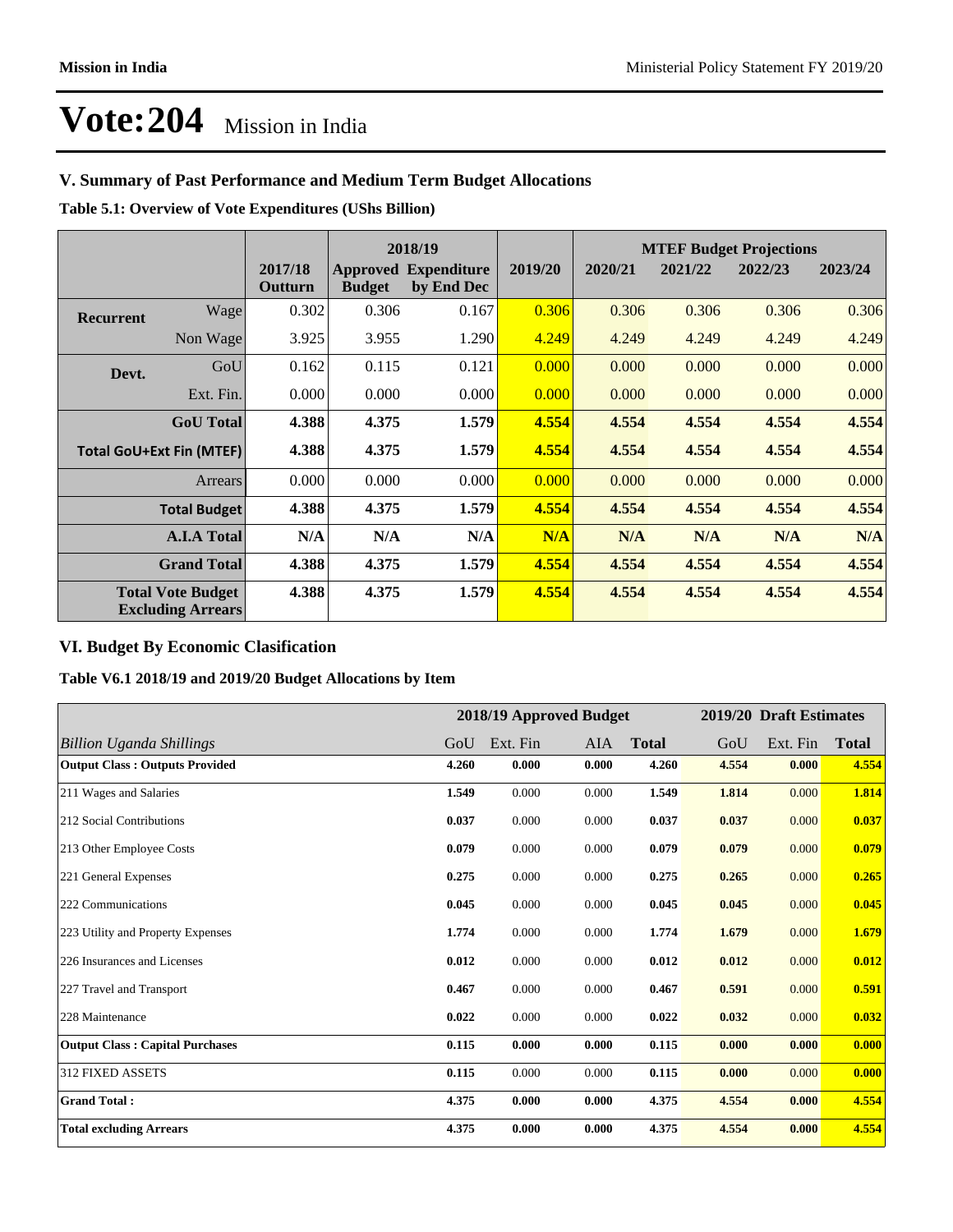## **VII. Budget By Programme And Subprogramme**

**Table V7.1: Past Expenditure Outturns and Medium Term Projections by Programme and SubProgramme**

| Billion Uganda shillings            |                                     | FY 2018/19                |                                   |                                             | <b>Medium Term Projections</b> |         |         |         |
|-------------------------------------|-------------------------------------|---------------------------|-----------------------------------|---------------------------------------------|--------------------------------|---------|---------|---------|
|                                     | <b>FY 2017/18</b><br><b>Outturn</b> | Approved<br><b>Budget</b> | <b>Spent By</b><br><b>End Dec</b> | 2019-20<br><b>Proposed</b><br><b>Budget</b> | 2020-21                        | 2021-22 | 2022-23 | 2023-24 |
| <b>52 Overseas Mission Services</b> | 4.388                               | 4.375                     | 1.579                             | 4.554                                       | 4.554                          | 4.554   | 4.554   | 4.554   |
| 01 Headquarters New Delhi           | 4.227                               | 4.260                     | 1.457                             | 4.554                                       | 4.554                          | 4.554   | 4.554   | 4.554   |
| 0893 Strengthening Mission in India | 0.162                               | 0.115                     | 0.121                             | 0.000                                       | 0.000                          | 0.000   | 0.000   | 0.000   |
| <b>Total for the Vote</b>           | 4.388                               | 4.375                     | 1.579                             | 4.554                                       | 4.554                          | 4.554   | 4.554   | 4.554   |
| <b>Total Excluding Arrears</b>      | 4.388                               | 4.375                     | 1.579                             | 4.554                                       | 4.554                          | 4.554   | 4.554   | 4.554   |

#### **VIII. Programme Performance and Medium Term Plans**

#### **Table V8.1: Programme Outcome and Outcome Indicators ( Only applicable for FY 2019/20)**

| <b>Programme:</b>                                                                                                       | 52 Overseas Mission Services                                                                                                                                                                                                                                                                                                                                                                                                                                                                                                                                                                                  |                 |                  |               |                   |            |
|-------------------------------------------------------------------------------------------------------------------------|---------------------------------------------------------------------------------------------------------------------------------------------------------------------------------------------------------------------------------------------------------------------------------------------------------------------------------------------------------------------------------------------------------------------------------------------------------------------------------------------------------------------------------------------------------------------------------------------------------------|-----------------|------------------|---------------|-------------------|------------|
| <b>Programme Objective</b>                                                                                              | To mobilize bilateral, multi-lateral resources for the development of Uganda including infrastructure.<br>To increase Uganda's exports to India, Sri Lanka, Maldives, Nepal and Bangladesh.<br>To promote investment opportunities available in Uganda(FDI)<br>To target an increase in the Transfer of appropriate technology to Uganda and Collaboration in the ICT<br>Sector<br>To Secure training opportunities (capacity Building)<br>To mobilize and empower Ugandans in areas of Accreditation for Development.<br>To provide Diplomatic Protocol and Consular Services in all areas of Accreditation. |                 |                  |               |                   |            |
| <b>Responsible Officer:</b>                                                                                             | MARGARET KEDISI- ACCOUNTING OFFICER                                                                                                                                                                                                                                                                                                                                                                                                                                                                                                                                                                           |                 |                  |               |                   |            |
| <b>Programme Outcome:</b> Enhanced national security development, the country's image abroad and well-being of Ugandans |                                                                                                                                                                                                                                                                                                                                                                                                                                                                                                                                                                                                               |                 |                  |               |                   |            |
|                                                                                                                         | <b>Sector Outcomes contributed to by the Programme Outcome</b>                                                                                                                                                                                                                                                                                                                                                                                                                                                                                                                                                |                 |                  |               |                   |            |
|                                                                                                                         | 1. Improved regional and International Relations                                                                                                                                                                                                                                                                                                                                                                                                                                                                                                                                                              |                 |                  |               |                   |            |
|                                                                                                                         | <b>Performance Targets</b>                                                                                                                                                                                                                                                                                                                                                                                                                                                                                                                                                                                    |                 |                  |               |                   |            |
| <b>Outcome Indicators</b>                                                                                               |                                                                                                                                                                                                                                                                                                                                                                                                                                                                                                                                                                                                               |                 |                  | 2019/20       | 2020/21           | 2021/22    |
|                                                                                                                         |                                                                                                                                                                                                                                                                                                                                                                                                                                                                                                                                                                                                               | <b>Baseline</b> | <b>Base year</b> | <b>Target</b> | <b>Projection</b> | Projection |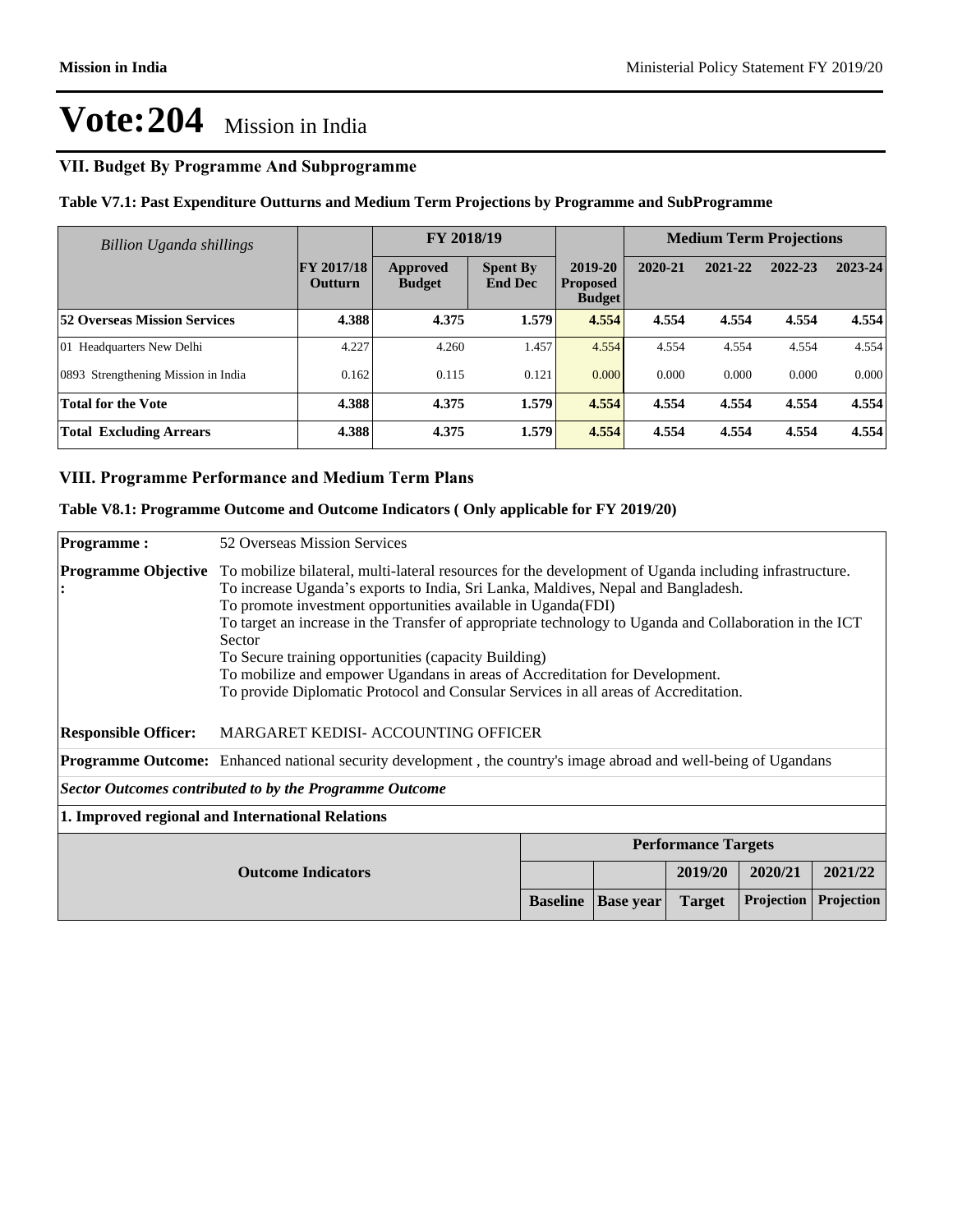| • Number of cooperation frameworks negotiated and concluded       | 5   | 2018 | 5          | 6     | 7     |
|-------------------------------------------------------------------|-----|------|------------|-------|-------|
| • percentage change of foreign exchange indicators                | 5%  | 2018 | 5%         | 6%    | 7%    |
| • rating of Uganda's image abroad                                 | 1:2 | 2018 | 3:2        | 3:3   | 3:4   |
| <b>SubProgramme: 01 Headquarters New Delhi</b>                    |     |      |            |       |       |
| <b>Output: 01 Cooperation frameworks</b>                          |     |      |            |       |       |
| No. of Multilateral cooperation frameworks negotiated or signed   |     |      | 5          | 6     | 7     |
| No. of Bilateral cooperation frameworks negotiated or signed.     |     |      |            | 6     | 7     |
| <b>Output: 02 Consulars services</b>                              |     |      |            |       |       |
| No. of official visits facilitated                                |     |      | <b>10</b>  | 10    | 10    |
| Number of Visas issued to foreigners travelling to Uganda.        |     |      | 1,000      | 1,500 | 2,000 |
| Output: 04 Promotion of trade, tourism, education, and investment |     |      |            |       |       |
| No. of scholarships secured                                       |     |      | 150        | 150   | 150   |
| No. of export markets accessed.                                   |     |      |            | 10    | 15    |
| No. of scholarships secured.                                      |     |      | <b>150</b> | 150   | 150   |

### **IX. Major Capital Investments And Changes In Resource Allocation**

#### **Table 9.1: Major Capital Investment (Capital Purchases outputs over 0.5Billion)**

N/A

## **X. Vote Challenges and Plans To Improve Performance**

#### **Vote Challenges**

- Inadequate funding for the planned activities and development plan
- Late or no response from stakeholders on matters that may require urgent response
- Conflicting interests of MDAs and groups
- Linking every activity to output for reporting purposes may be difficult where such activities have no direct linkage to output outcomes.
- Difficulty in mobilizing the Ugandans in diaspora, many of whom may prefer to remain underground.

#### **Plans to improve Vote Performance**

Negotiate with the Government of India to reduce on the tarrifs levied on Ugandas products.

Sensitizing Ugandan MDAs on timely responses and other regulations.

• Continue to press onto the Ministry of Foreign Affairs to include the Mission's request for acquire a property for the Government in India in fulfillment of its mandate stated in the Mission Charter addressed

Increase the budget ceiling for the Mission to enable it facilities the Locally hired staff to take familiarity tour to Uganda to learn more about the country hence promote tourism;

o Press the Ministry of Foreign affairs to facilitate the Foreign and Home Services Officers for Continuous Program Development (CPD) in several newly develop laws, regulation both in Uganda and Internally.

• Request for waiving off some PPDA's and other Ugandan Regulations to suit the working environment of the Mission in the Host country.

Request for an increase in the budget to enable the Mission facilitate the Countries well representation in all countries of accreditation (Sri Lanka, Singapore, Maldives, Bangladesh, and Nepal).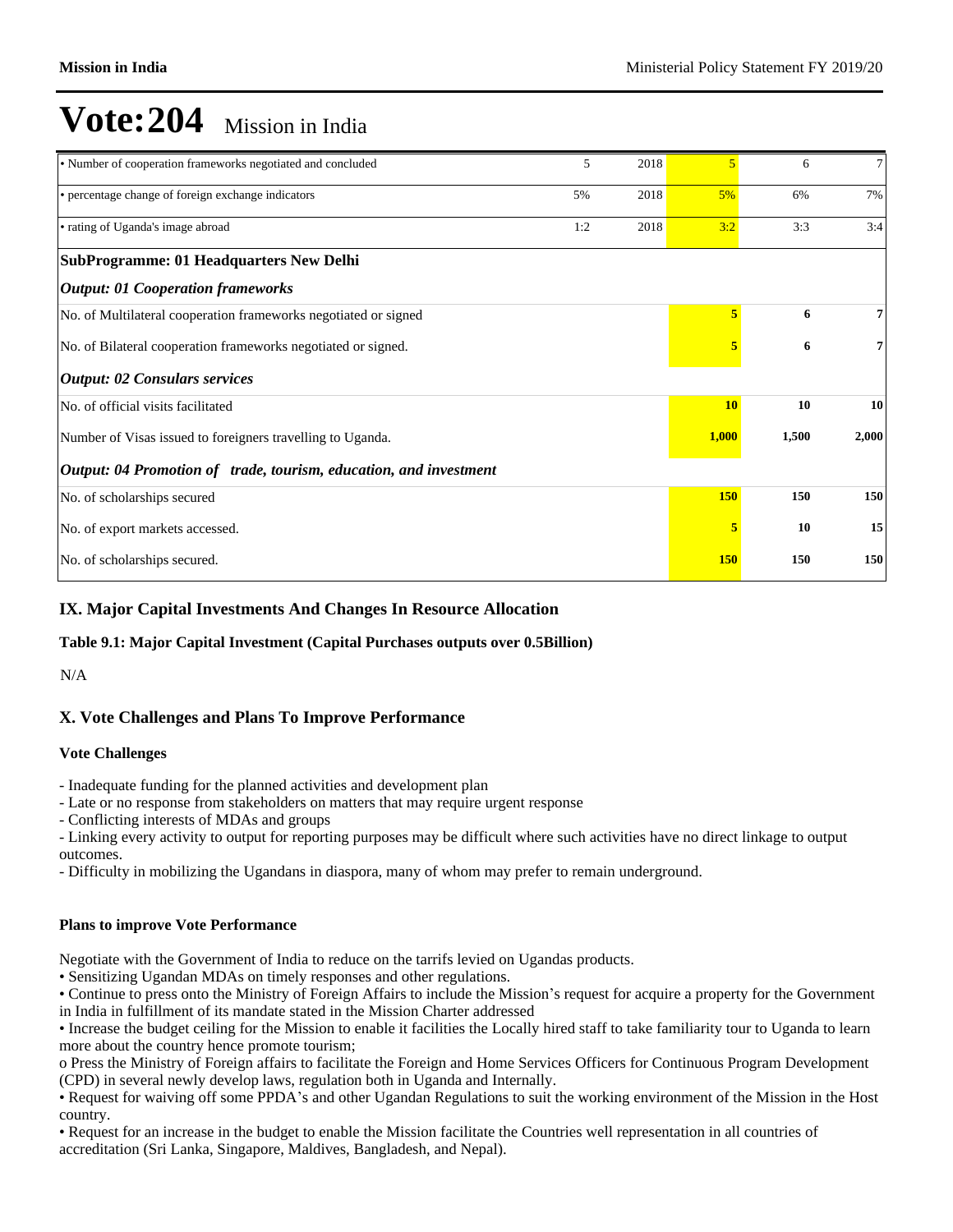• In order to address the drug trafficking issue of Ugandan's we would like to request for additional funding to enable Mission hold legal seminars regarding the Laws in the counties of accreditation to the Ugandan Diaspora Communities living in different prefectures /Districts.

Continue to initiate and conclude on the trade, tourism, education and Investment MoUs between Uganda and the countries of accreditation to address the unstable performance of the Ugandan economy which consequently affecting the Uganda shilling too hence the need for allocation of more funding to cover come the loss on poundage incurred by the Mission.

Reactivate and mobilize resources for stalled bilateral projects.

Attract investors to set up specialty hospitals in Uganda to reduce on the medical referrals of Ugandan to India.

#### **XI Off Budget Support**

#### **Table 11.1 Off-Budget Support by Sub-Programme**

N/A

#### **XII. Vote Cross Cutting Policy And Other Budgetary Issues**

#### **Table 12.1: Cross- Cutting Policy Issues**

| <b>Issue Type:</b>                  | <b>HIV/AIDS</b>                                                                                                                                                                                                                                                                                                                                                                                                                                                                                                                                                                                                                                                     |
|-------------------------------------|---------------------------------------------------------------------------------------------------------------------------------------------------------------------------------------------------------------------------------------------------------------------------------------------------------------------------------------------------------------------------------------------------------------------------------------------------------------------------------------------------------------------------------------------------------------------------------------------------------------------------------------------------------------------|
| Objective:                          | - The Mission will implement HIV/AIDS strategies and scale up awareness and prevention<br>activities at the workplace. This will be achieved through information dissemination and combating<br>all forms of stigmatization.<br>• To achieve the above, the Mission will do the following;<br>- Develop strategy to handle HIV/AIDS at the Mission.<br>- Facilitate and ensure access to medical treatment.<br>- Encourage responsible behavior at the work place.<br>- Support family reunions of staff in accordance with provisions of the Standing Orders.                                                                                                      |
| <b>Issue of Concern:</b>            | curbing the rate of new HIV/AIDS infections, and securing external cooperation on health for<br>already infected persons                                                                                                                                                                                                                                                                                                                                                                                                                                                                                                                                            |
| <b>Planned Interventions:</b>       | 1. Securing methods to prevent mother to child HIV/ADIS transmission.                                                                                                                                                                                                                                                                                                                                                                                                                                                                                                                                                                                               |
| <b>Budget Allocation (Billion):</b> | 3.500                                                                                                                                                                                                                                                                                                                                                                                                                                                                                                                                                                                                                                                               |
| <b>Performance Indicators:</b>      | 1. Number of NGOs involved in the fight against spread of HIV in the countries of Accreditation.                                                                                                                                                                                                                                                                                                                                                                                                                                                                                                                                                                    |
| <b>Issue Type:</b>                  | Gender                                                                                                                                                                                                                                                                                                                                                                                                                                                                                                                                                                                                                                                              |
| Objective:                          | • The High Commission, cognizant of the critical role of gender mainstreaming, recognizes and is<br>committed to promoting gender-responsive development and will strive to be gender responsive as<br>required under Section 13 (11e) of the PFMA (Public Finance Management Act), 2015. This will<br>be achieved with responsible government departments on matters related to gender mainstreaming.<br>• To align implementation of mandate with the above, the Mission will do the following;<br>- Provide equal opportunities to females during recruitment.<br>- Designate a gender focal point.<br>- Ensure convenient access for persons with disabilities. |
| <b>Issue of Concern:</b>            | Youth unemployment, single mothers, girl child education & promoting equality for the disabled.                                                                                                                                                                                                                                                                                                                                                                                                                                                                                                                                                                     |
| <b>Planned Interventions:</b>       | Lobby for scholarships, technological transfer; Skill training; support for income generating<br>activities and rural development programmes.                                                                                                                                                                                                                                                                                                                                                                                                                                                                                                                       |
| <b>Budget Allocation (Billion):</b> | 0.150                                                                                                                                                                                                                                                                                                                                                                                                                                                                                                                                                                                                                                                               |